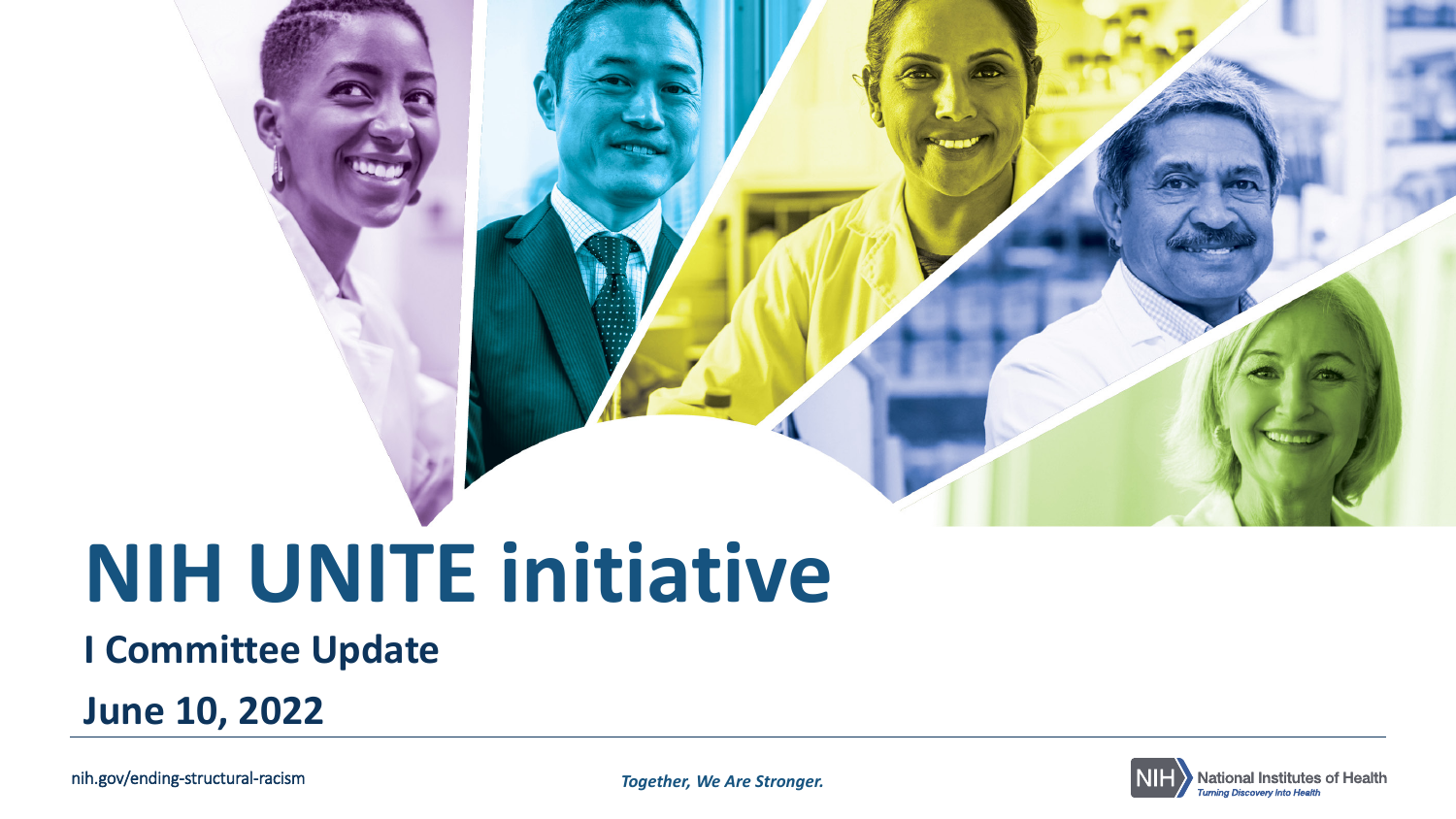# **I Committee Charge**

### **To change the NIH organizational culture and structure to promote diversity, equity, and inclusion throughout the NIH workforce.**

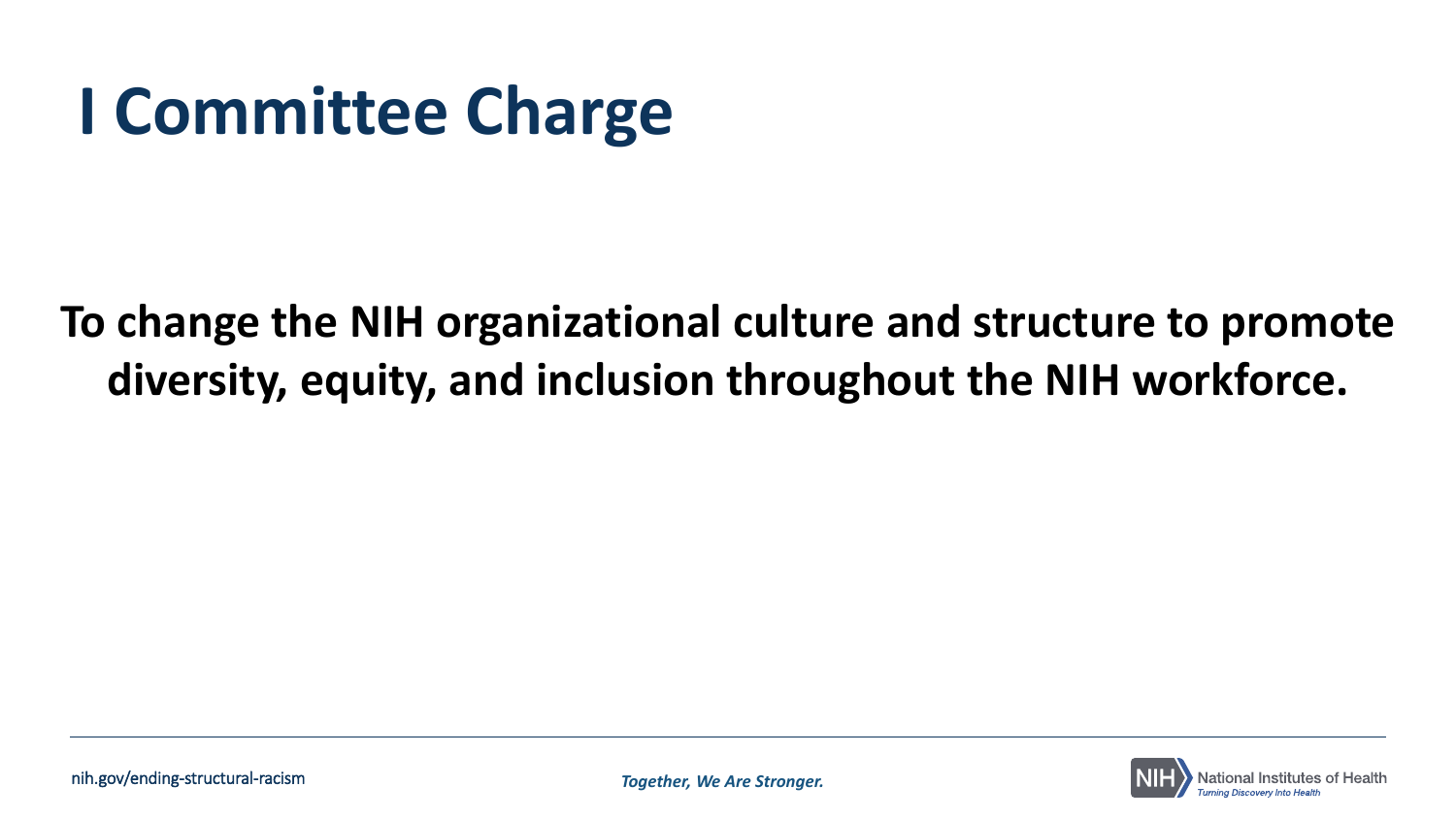• **Establish an NIH Anti-Racism Steering Committee (ARSC)**

#### • **Progress and Accomplishments**

- ARSC established ~ 500 members
- Established 11 ARSC/SME and task-specific sub committees

#### • **Next Steps**

- Develop specific and actionable proposals

#### • **Metric(s) of Success**

- IC representation in ARSC;
- Successful implementation of proposals

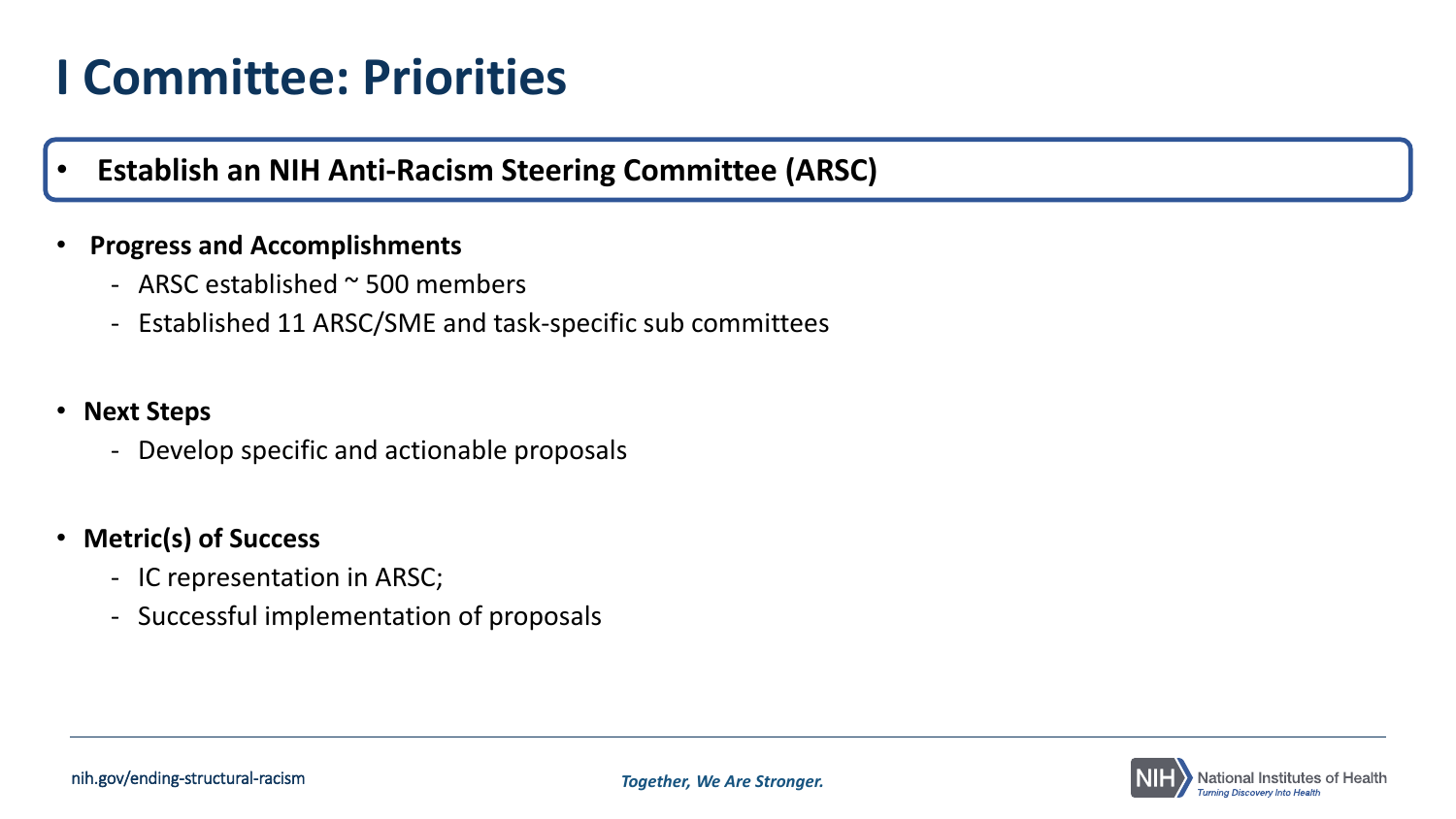### **I Committee: Priorities**  *Anti-Racism Steering Sub-Committees*



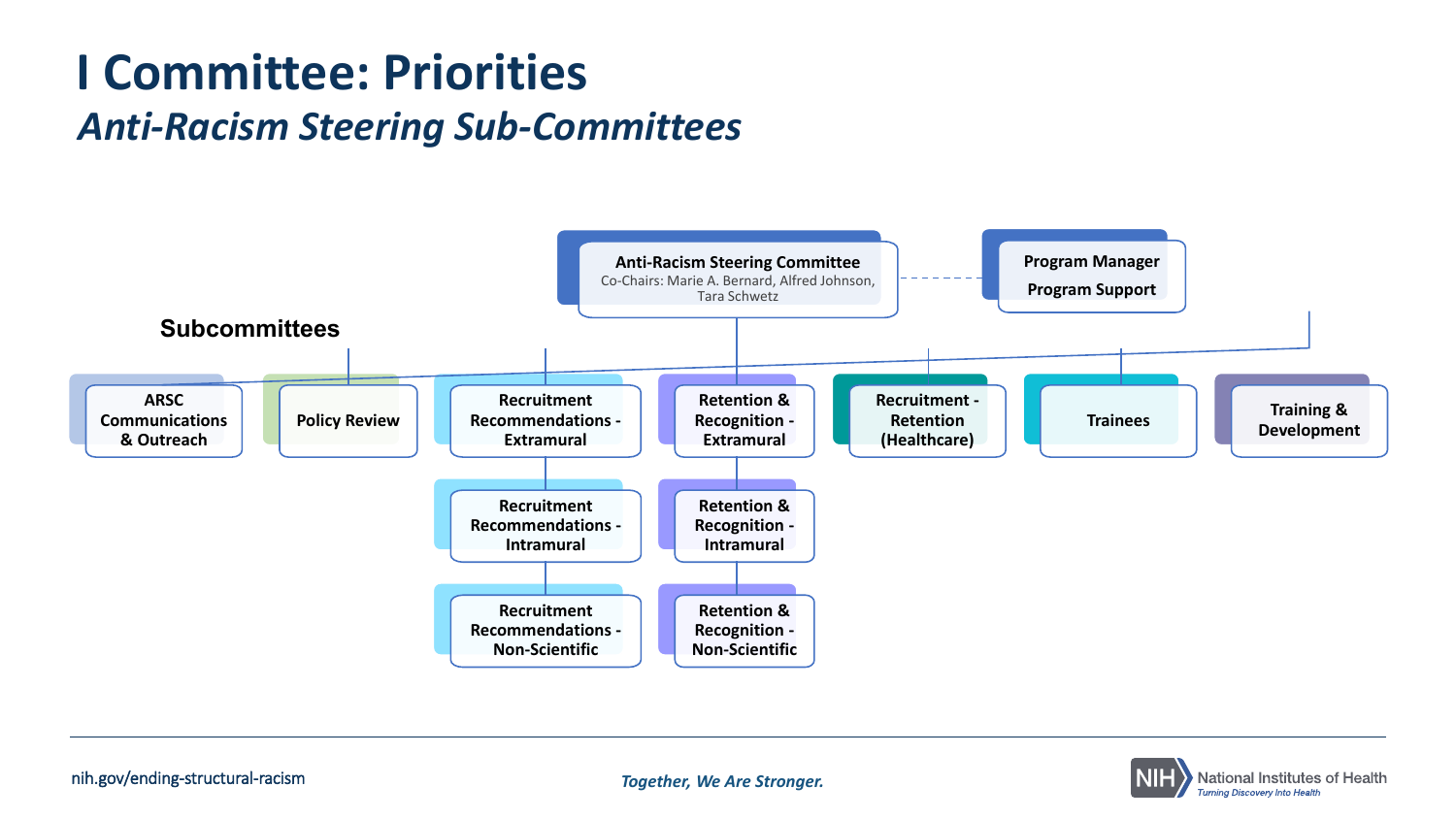- **Enact IC specific Racial & Ethnic Equity Plans (REEPs)**
- **Progress and Accomplishments**
	- All ICs submitted REEPs April 1, 2022
- **Next Steps**
	- Implementation/Activation of IC REEPs
- **Metric(s) of Success**
	- Progress in achieving IC REEP goals

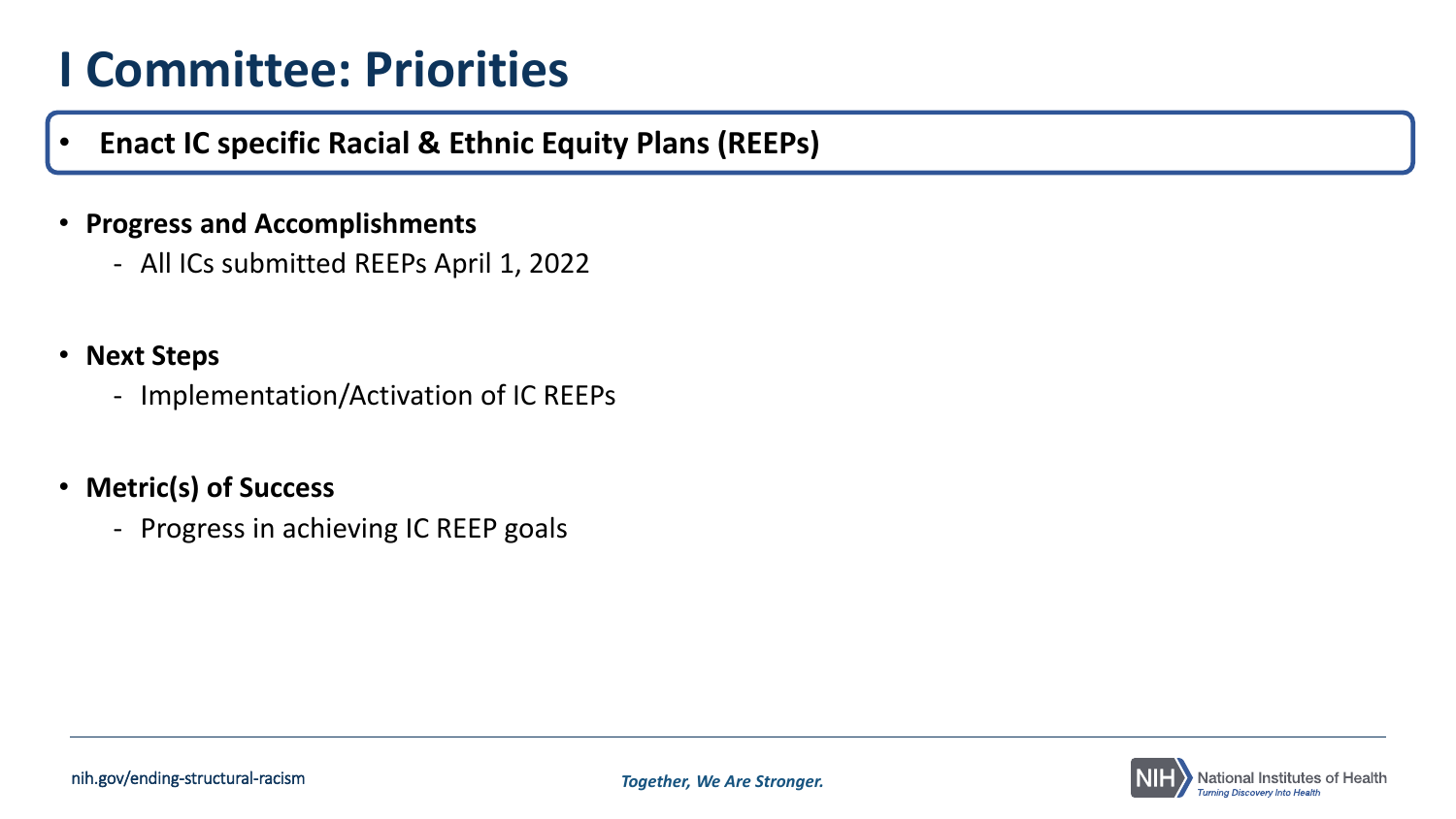### *Racial and Ethnic Equity Plan Process* **I Committee: Priorities**



### **Goals**

- 1. Apply the Racial and Ethnic Equity Lens (REEL) Framework to IC's workforce, structures, and systems.
- 2. Identify and address any racial and ethnic disparities in the IC's workforce.
- 3. Enhance the diversity of IC's workforce.

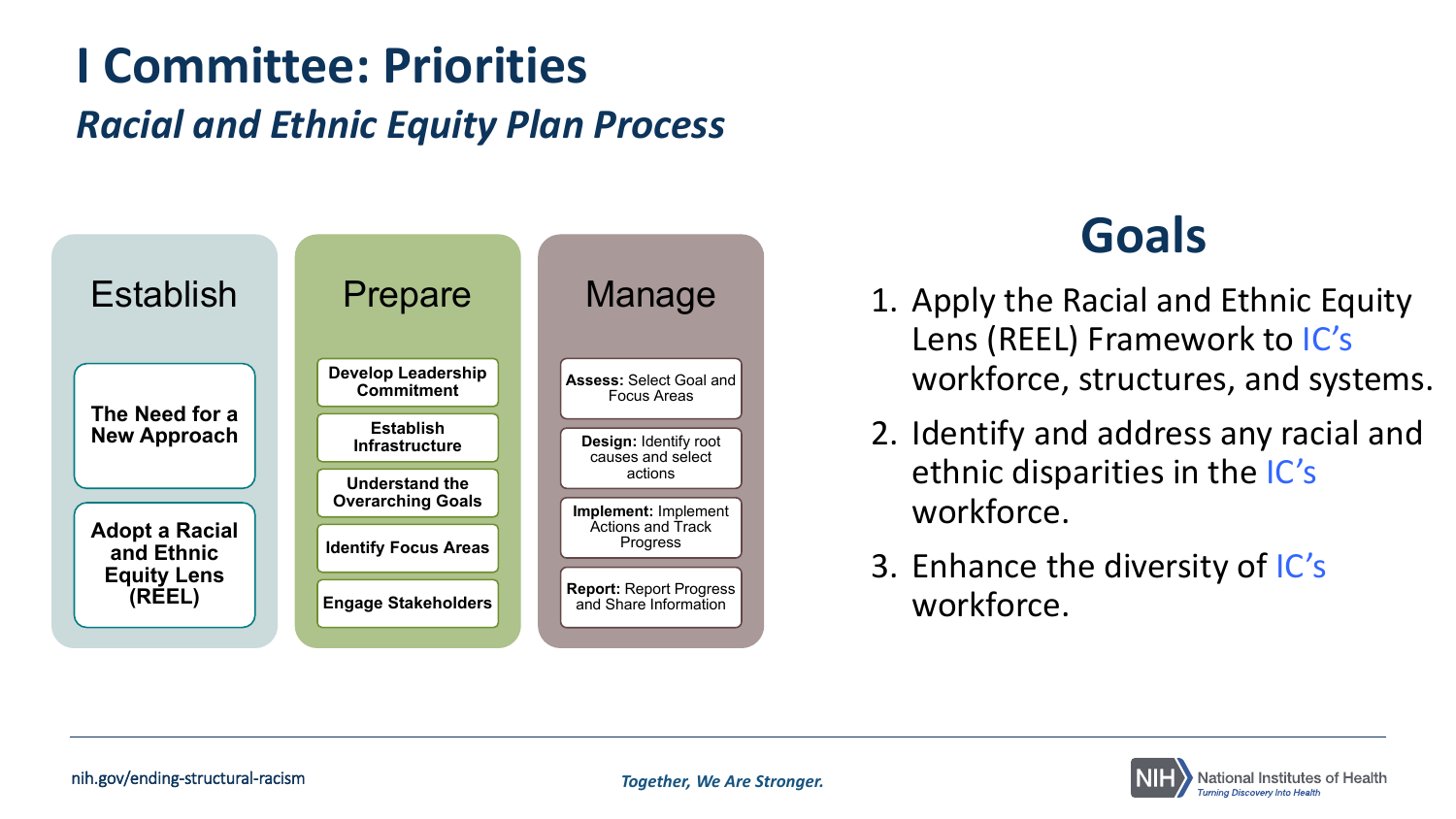• **Generation of reliable and accessible data regarding the demographics of the NIH extramural staff**

#### • **Progress and Accomplishments**

- Have begun to pull staffing data using eRA system to identify Program Officials and Scientific Review Officers and then identify their supervisors using –the NIH Enterprise Directory and the Office of Human Resource (OHR) data

#### • **Next Steps**

- Each IC needs to validate the list, identify leadership roles where applicable, and add any missing employees to the list. Once ICs validate and correct their lists, the data will be submitted to the Office of Equity, Diversity and Inclusion for them to complete their Ethnicity Race Indicator (ERI) analysis

#### • **Metric(s) of Success**

- Utilization of data in developing hiring/retention/promotion strategies across ICs

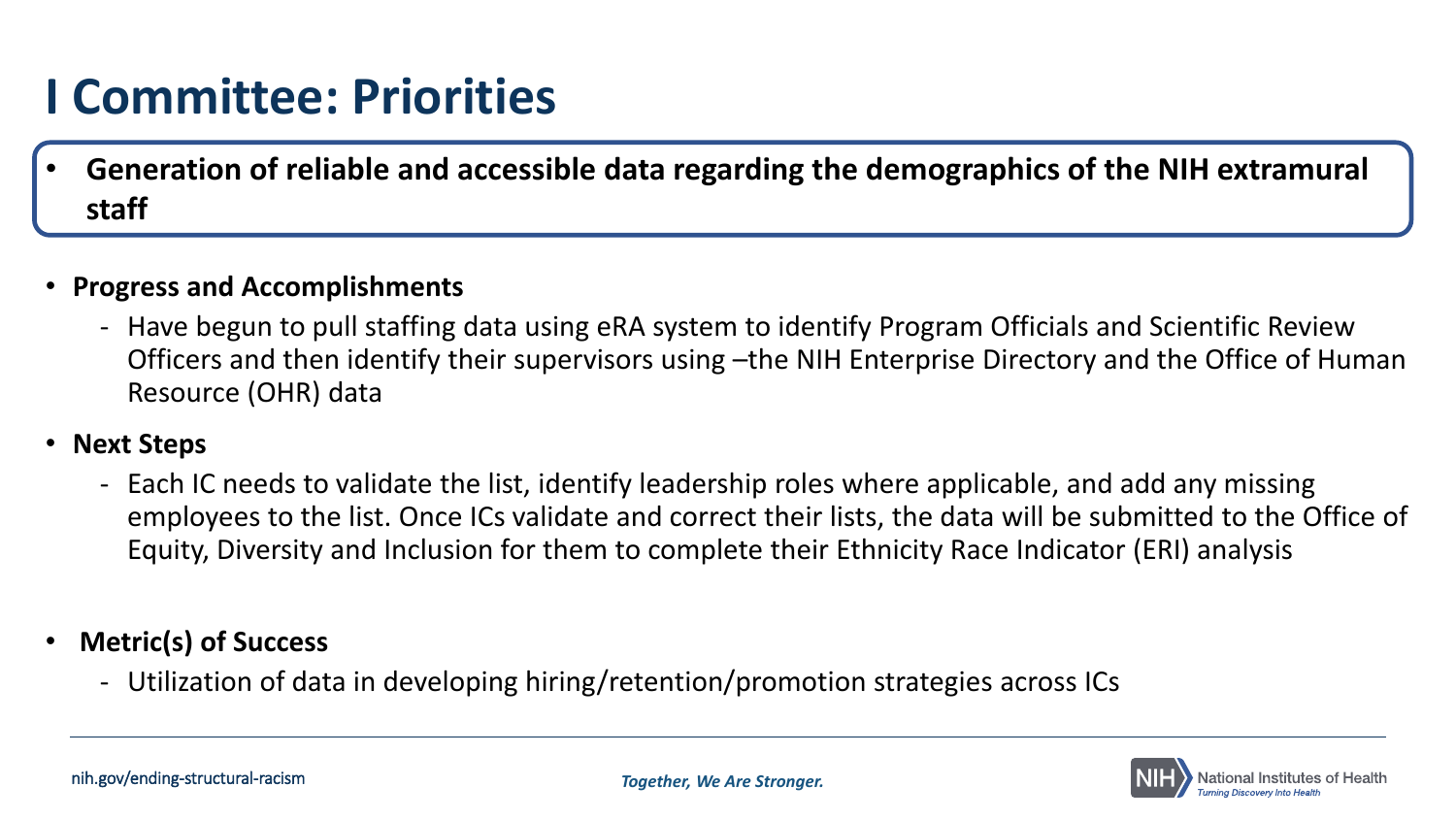#### • **Address any identified disparities in NIH Awards**

#### • **Progress and Accomplishments**

- Broadened NIH Director's awards categories

#### • **Next Steps**

- Develop New recommendations for Awards/Categories
- Monitor nomination demographics and success rates
- **Metric(s) of Success** 
	- Sustained equity in NIH Awards

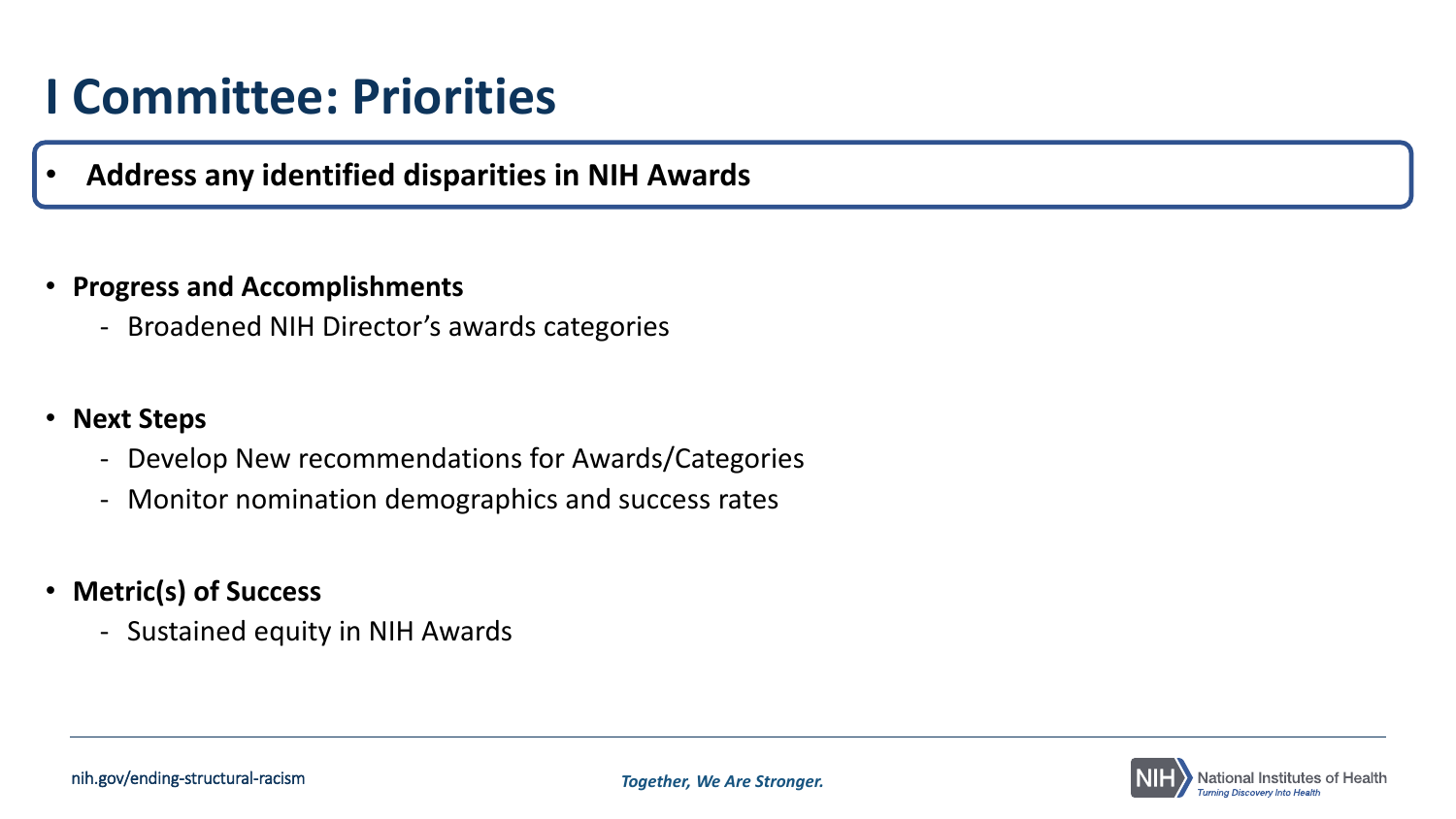• **Develop a listserv for Federal affinity groups and other groups internal and external to NIH to promote vacancy announcements**

#### • **Progress and Accomplishments**

- New initiative in implementation stages

#### • **Next Steps**

- Meet with IC Leadership to promote listserv
- Collaborate with OHR to implement listserv
- Collaborate with the Office of Communications and Public Liaison for marketing and launch of listserv

#### • **Metric(s) of Success**

- Broaden and increase the pool of applicants from underrepresented populations who apply to NIH job vacancies.